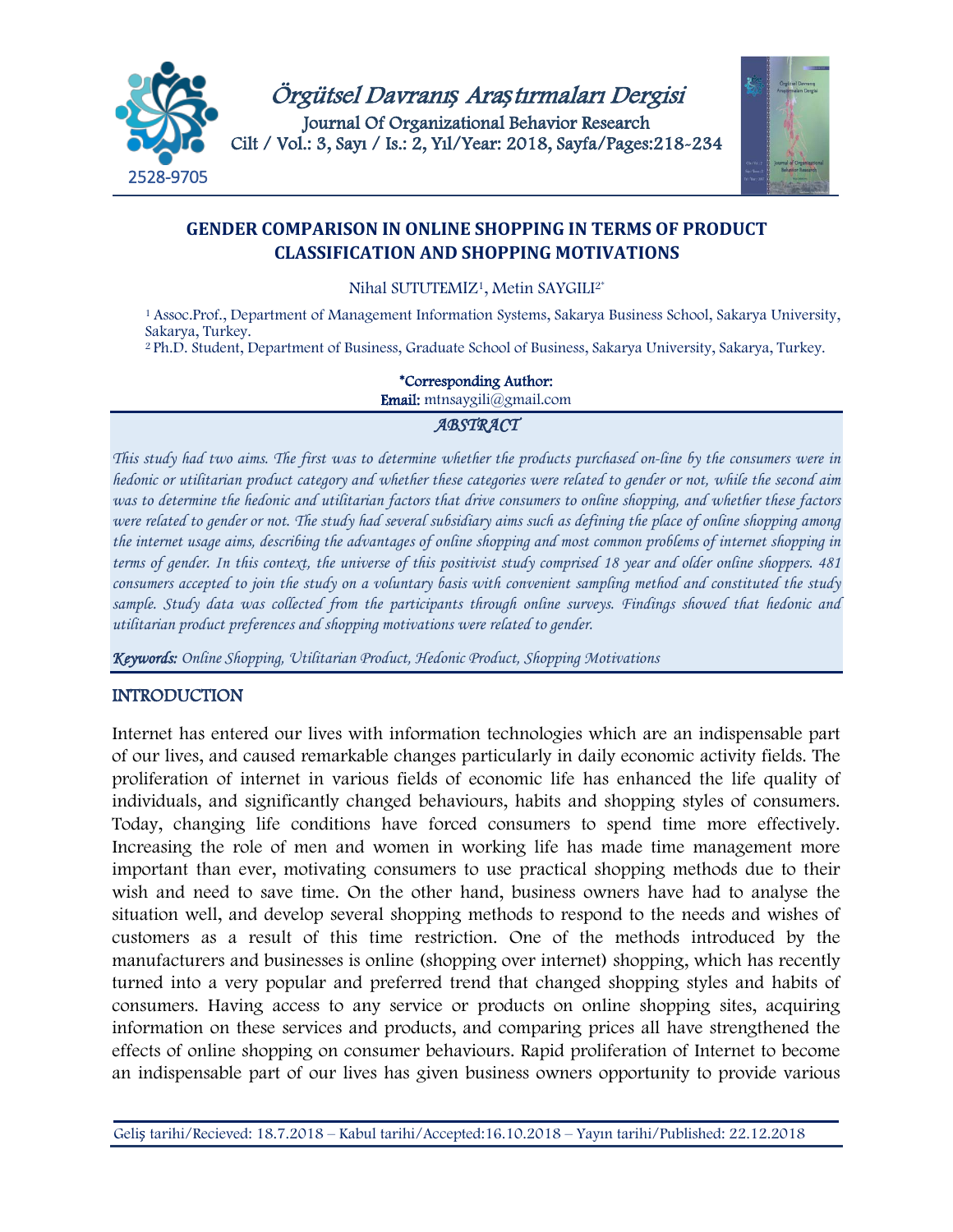#### SUTUTEM*I*Z and SAYGILI

products and services with less cost and in shorter time according to the personal needs and demands of consumers (Enginkaya, 2006; Turan, 2008; Demirel, 2010; Izgi and Sahin, 2013). The advantages of online shopping including raising quality, comfort, trust and satisfaction of consumers as salespeople turned the route of their activities to internet-based systems after the disappearance of geographical borders by using the Internet and the adoption of the new aspects of market concept. From this perspective, since the day, it entered our lives, technology has initiated a great many changes in our habits including factors that encourage online shopping. Consumers prefer online shopping due to various motivations which in turn influence their shopping styles.

In this context, this study aimed to determine why the consumers do online shopping, emphasize the hedonic or utilitarian qualities of products they purchase online, and whether the products' qualities were related to gender or not. Another aim was to determine whether gender was related to the hedonic and utilitarian motivations<sup>[1](#page-1-0)</sup> that drive consumers to online shopping, or not.

#### Conceptual Framework

 $\overline{\phantom{a}}$ 

Evaluating the advantages of the Internet technology in marketing and particularly retail sector with regards to rich product categories, easy access to product and price data, different shopping experience and comfort it provides has made it necessary to determine which technology each consumer type uses under various conditions (Grewal et al., 2004).

Online shopping is a new marketing and sales canal that provides a different shopping platform to consumers, and allows them to do shopping with less effort and window shopping, compare prices and counsel others in addition to its other significant advantages including easy and fast access to product and service information, more choices and opportunity to save money and time. Thanks to this canal, the consumers have been able to see the products, and evaluate their suitability for their needs, obtain price information, take part in product design processes, search for special offers, and receive the customer support after shopping (Korgaonkar and Wolin, 2002; Kircova, 2008; Armagan and Turan, 2014).

Qualities, characteristics, personal benefits, recognition level of new information technologies and demographic features of consumers influence online shopping behaviour as well as do other factors such as gender, age, income level, education level and online shopping habits (Burke, 2002; Dundar and Yoruk, 2009; Hasan, 2010).

Peterson et al. (1997) studied consumer behaviours in online shopping and concluded that books, videos, computer softwares etc. were more preferred than clothes, grocery and accessories, etc. In another study on purchasing intentions according to different product types, intentions to purchase music CDs or clothes differed from each other (Vijayasarathy and Jones, 2000).

Anderson (1997) and Horrigan and Raini (2002) in their studies suggested that books, CDs and travel packages have been the most preferred products in online shopping (Armagan and Turan, 2014). Other products preferred in online shopping have been computer hardwares



<span id="page-1-0"></span>**<sup>1</sup>** As the subject of this study is consumer behaviour in online shopping, these concepts are intended for online platforms throughout the whole article.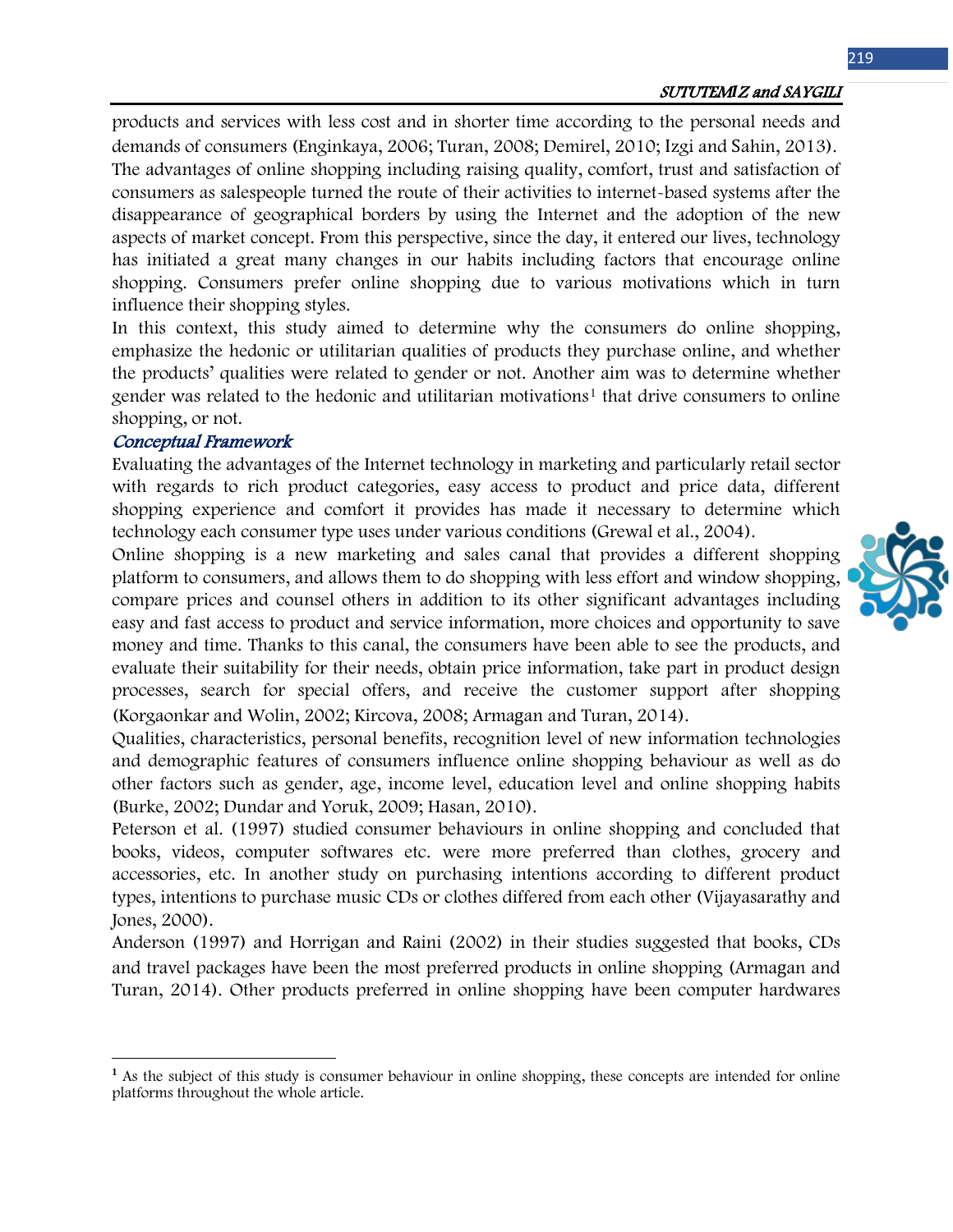Journal of Organizational Behavior Research Cilt / Vol.: 3, Sayı / Is.: 2, Yıl / Year: 2018, Sayfa / Pages: 218–234

and softwares, clothes and accessories, food and beverages, beauty and health products (Johnson, 1998; Teo, 2006).

Khan et al (2005) classified product preferences that guide shopping behaviours as the hedonic and utilitarian products. The hedonic products are the experiential consumption products that provide fun, pleasure and excitement. Flowers, design clothes, music, sports cars and luxury watches are in this category. The utilitarian products are the ones that have primary effects, and encourage people to purchase for the functional qualities. Microwave ovens, detergents, minibuses, home security systems or personal computers can be used to exemplify this category (Khan et al., 2005).

The findings of a study in Turkey on purchasing behaviours of Internet users (Usta, 2006) revealed that most preferred products have been computers and electronic devices, followed by books, sports equipment, hotel reservations, travel tickets and clothes. It also found out that more online shopping has been done by the people in bigger cities than the people in smaller towns, and men more than women. In another study (Ceylan, 2007), it was found out that the consumers were rather interested in hedonic qualities of clothes, food and electronic devices in online shopping.

A study on the Internet activities showed that online shopping has been the third most popular activity, followed by sending e-mails and surfing on the Web (Li and Zhang, 2002). Studies revealed that people more engaged with Internet also do more online shopping and develop unique online shopping attitudes, and this new shopping platform has eliminated certain problems of traditional shopping such as store crowds and queues (Bellman et al., 1999; Wen et al., 2001). On the other hand, the online shopping platforms differ from the traditional shopping due their significant advantages such as offering a wide range of products for lower and reduced prices and being open 24 hours (Jarvenpaa et al., 2000; Mariotti and Sgobbi, 2001).

Despite all these advantages of online shopping, several factors sometimes hindered its implementation. One of these factors has been the security problem that occurs in credit card shopping simply defined as the fear of sharing identity information, followed by the problems such as the lack of personal tie with the products as the consumers had no chance to touch and try, and also hesitations about the real size of the products and delayed delivery (Kotler, 2002; Palumbo and Herbig, 1998; Thompson and Teo, 2002). One of the factors that has caused a negative attitude towards online shopping has been the low access speed arising from the computers, tablets, mobile phones or service providers (Kim and Lim, 2001).

According to the results of Information Technologies Household Usage Survey (2018) conducted by Turkish Statistical Institute (TUIK), Internet usage rate in 2018 April was 72.9 % among the individuals aged 16 to 74, and approximately eight of every ten houses (83.8 %) had Internet access. If the results were evaluated according to the Internet usage purposes; 84.1 % of Internet users used Internet in the last three months of 2018 for participating in social networks (creating user profile, posting messages or other contributions), followed by 78.1% watching video content from sharing services, 69.5 % for telephoning over the Internet / video calls (via webcam) over the Internet, 68.8 % seeking health-related information (e.g. injury, disease, nutrition, improving health, etc.) and % 67.8 % for finding information about goods or services. On the other hand, if the results of Information Technologies Household Usage Survey (2018) were evauated in terms of online shopping, using the Internet for

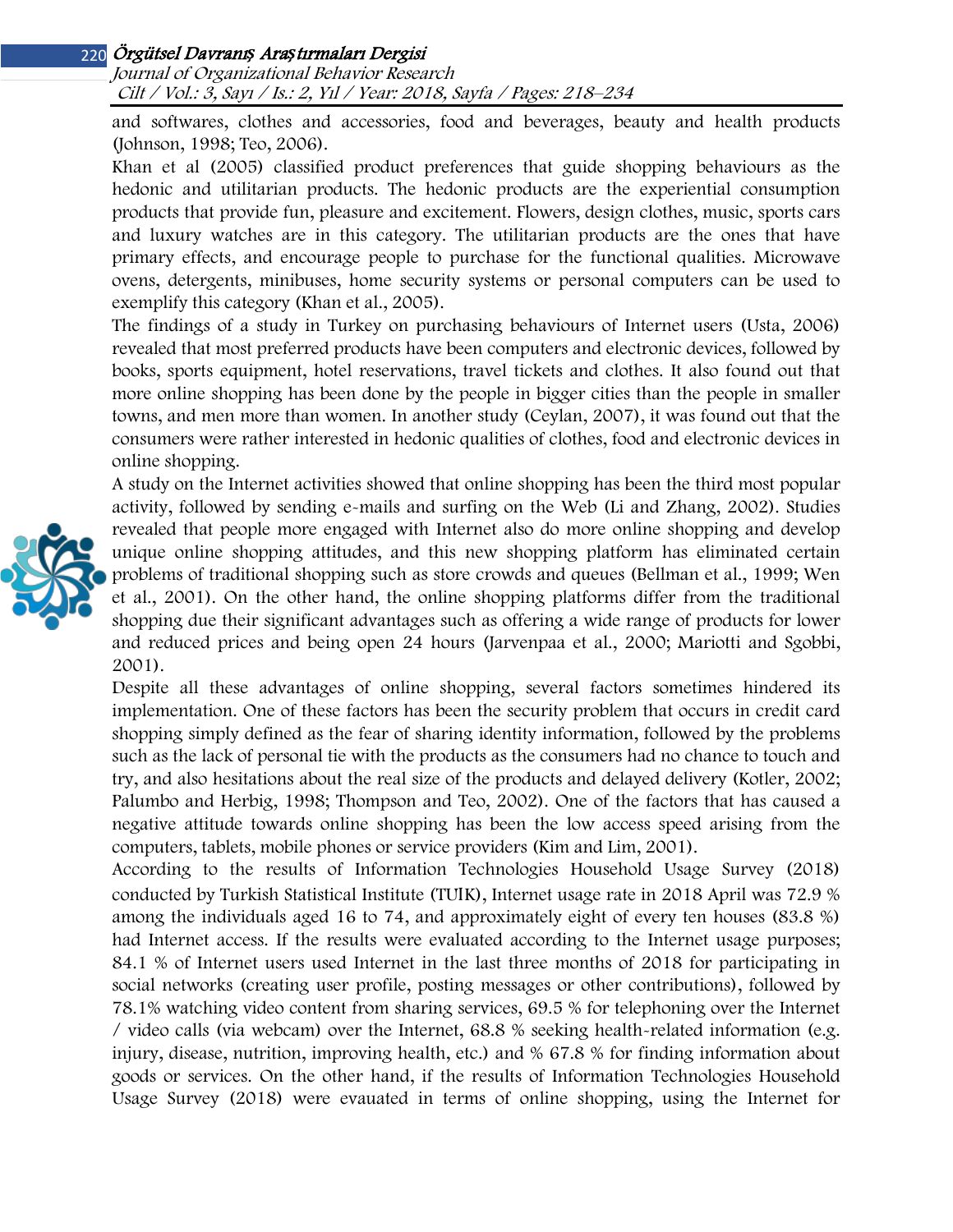ordering or purchasing goods or services for personal use has reached 29.3 % level. With this increased interest in online shopping, the first three products/services purchased by the Internet users for the twelve-month period between April 2018 and March 2018 became "clothes and sports equipment", "travel tickets, rent a car etc", "household goods (furniture, toys, domestic appliance)", followed by food and daily needs (groceries), and books, magazines, newspapers (including e-books)". Approximately one fifth of the individuals purchasing or ordering in this 12-month period reported that they had problems, the most common was being "wrong or damaged goods/services delivered" (49.1 %) and "the speed of delivery longer than what was indicated "(46.5 %).

#### Consumer Motivations

The consumption activity of purchasing goods and services to facilitate life has been defined as the utilitarian consumption. Offering tangible utilitarian to consumers could beconsidered as the basic point of the utilitarian consumption; consumption of basic needs has been also considered a utilitarian factor that drives people to do shopping. As this consumer category prefers products for their functional aspects, the utilitarianism might be said to motivate the shopping activity (Celik, 2009; Sengun and Karahan, 2013).

Consumers do not only purchase really practical and useful goods and services, but may also do shopping for joy (pleasure). According to this understanding defined as the hedonic shopping in literature, people tend to do shopping to experience adventure, catch opportunities, form an opinion, and follow the latest fashion, socialize and strengthen their social affairs and, also relax (Arnould and Reynolds, 2003).

Factors that motivate the consumers to the hedonic and utilitarian shopping have become the subjects of numerous studies (Hirschman and Holbrook, 1982; Babin et al., 1994; Spangenberg et al. 1997; Guido, 2006; Jones et al., 2006; Kim, 2006; Kop, 2008; Overby and Lee, 2006; Topaloglu, 2009; O'Brien, 2010; Koker and Maden, 2012) and these studies have revealed that people do not only tend to be smart while shopping but also the emotional structure of the individual is also effective; people are influenced by both hedonic and utilitarian factors, and consumers define some products as hedonic while others as utilitarian, since most products involve both motivation types to different extents (Westbrook and Black, 1985; Dhar and Wertenbroch, 2000; Altunisik and Callı, 2004; Unal and Ceylan, 2008; Yayla, 2010)

### • Hedonic Shopping Motivations

The idea of hedonic shopping was first dealt with and explained in Hirschman and Holbrook's (1982) seminary paper. As mentioned above, according to Hirschman and Holbrook (1982), consumers do not carry out shopping activity just for utilitarian, but they may also consider it as an opportunity to experience pleasure and fun.

Studies on factors that motivate consumers to hedonic shopping (Hirschmann and Holbrook, 1982; Batra and Ahtola, 1990; Sheth et al., 1991; Babin et al. 1994; Spangenberg and Voss, 1997; To et al. 2007; Childers et al., 2001) have revealed that consumers display hedonic shopping behaviour for various reasons. Arnould and Reynolds (2003) who carried out the most extensive study on this subject suggested that consumers did shopping for various reasons, and experienced very strong feelings during shopping activity. They developed a "hedonic shopping motivations" scale and revealed that consumers did shopping for six basic motivations. This study was based on "hedonic shopping motivations" developed by Arnould

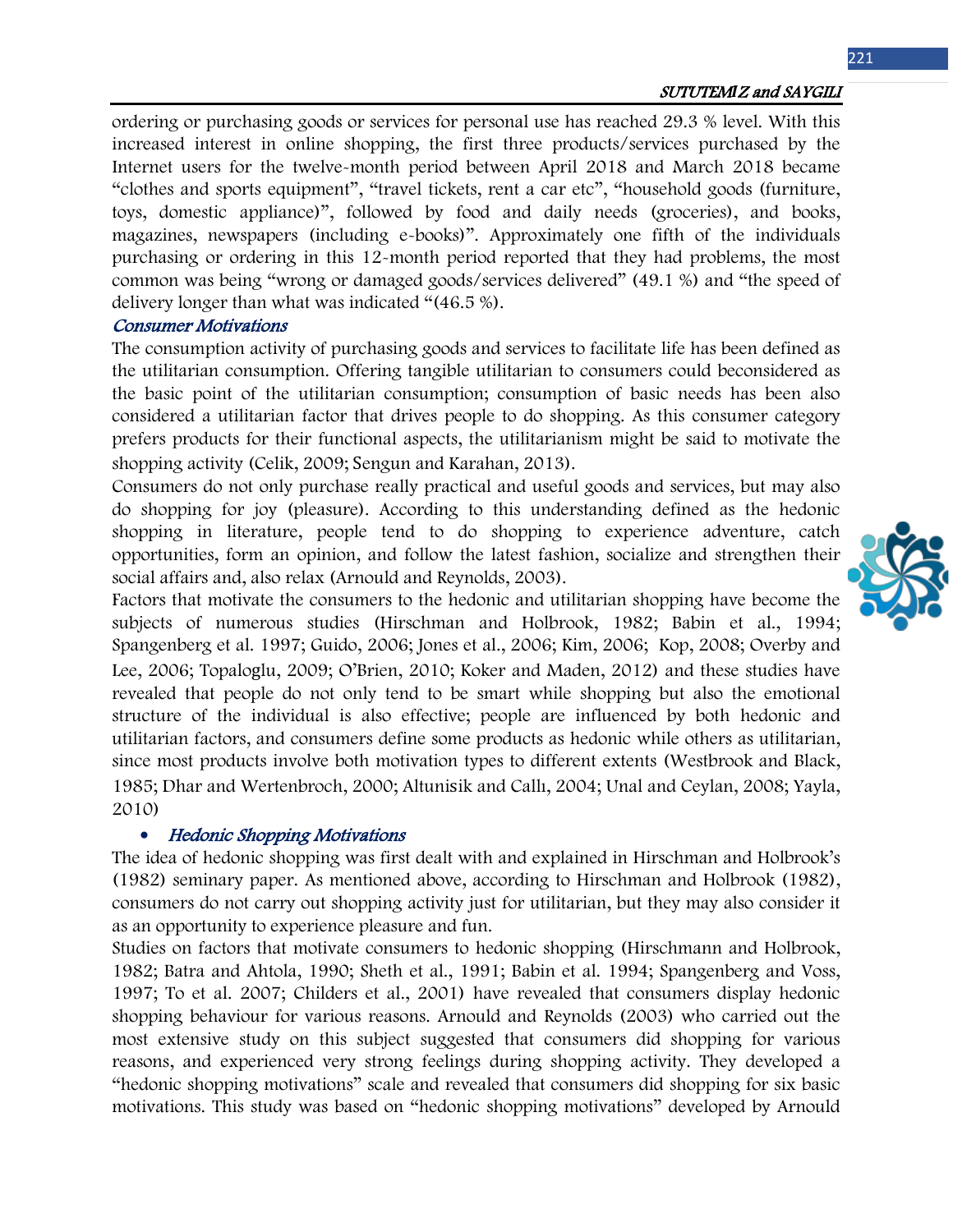#### Journal of Organizational Behavior Research Cilt / Vol.: 3, Sayı / Is.: 2, Yıl / Year: 2018, Sayfa / Pages: 218–234

and Reynolds for traditional shopping and hedonic shopping motivations which were classified by authors as adventure, gratification, role (to make others happy), value, social, and idea shopping (to follow the latest fashion) motivations (Arnould and Reynolds, 2003).

### • Utilitarian Shopping Motivations

Utilitarian shopping has been considered as the principle of rational and effective consumer behaviour to realize a particular purpose and find solutions for problems, while utilitarian shopping motivations have been defined as the motivations that cause people to purchase "only the goods, services and information they need" according to their rational expectations (Babin et al., 1994; Odabasi and Baris, 2002; Hae-Sook, 2005; Solomon, 2006)

In utilitarian shopping, the consumers benefit from several utilities such as functional and objective qualities of the products, and display shopping and consumption behaviours with the effect of "quality, price and value factors", acting with the idea of smart shopping and purchasing only what they need, and with the best price with no focus on pleasure, but only focusing on the economic aspects with the effect of these utilitarian factors. In this context, consumers have been motivated to purchase what they need in the shortest time and with the least effort and benefit from the freedom and controlling utilities of the Internet to do efficient and rational shopping according to their purposes (Chen et al., 2008; Kop, 2008; Dogrul, 2012).



# RESEARCH METHODOLOGY

## The Aim of the Study

It has been remarkable that studies in literature have rather focused on the hedonic aspect of shopping, and the utilitarian aspect was not sufficiently dealt with. Studies (Hirschman and Holbrook, 1982; Arnould and Reynolds, 2003; Altunisik and Calli, 2004; Kim, 2006; Overby and Lee, 2006; Kop, 2008; Topaloglu, 2009; O'Brien, 2010; Dogrul, 2012) revealed that consumers behave with the effects of the hedonic and utilitarian shopping motivations. Studies on the hedonic and utilitarian shopping motivations carried out in this country and the world predominantly dealt with the product groups preferred the hedonic and utilitarian shopping, and the differences between these two preferences and unplanned shopping. However, there have been a limited number of studies on the factors that motivate the hedonic and utilitarian shopping. The role of these motivation factors in online shopping has particularly been neglected.

In this context, the main aim of this study was to assess the hedonic and utilitarian shopping factors in online shopping, and find out whether these factors have been related to gender in addition to specifying the product qualities in online shopping.

This study saught for the answers to the following questions:

- 1. Do men and women prefer different product groups in online shopping?
- 2. Do the hedonic and utilitarian qualities of product groups in online shopping seem different to men and women?
- 3. Are online shopping motivation factors related to gender?
- 4. Is gender related to the rank of online shopping among the internet usage purposes?
- 5. What are the advantages of online shopping according to different genders?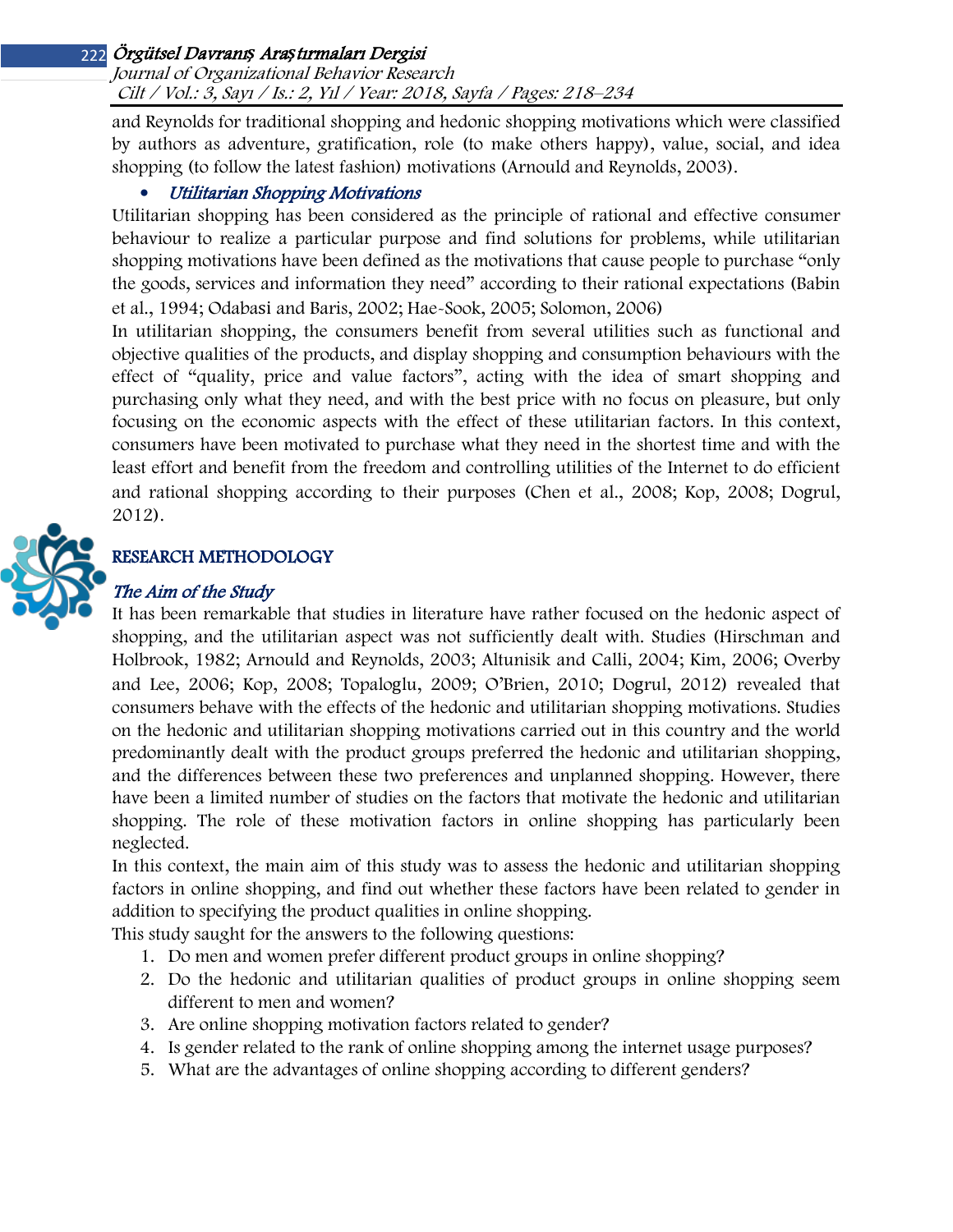6. What are the most common problems that different genders encounter in online shopping?

The responses to these questions have been believed to be useful for both researchers in this field and businesses operating online.

#### Study Sample and Data Collection

The study universe comprised online shoppers at or above the age of 18. In this context, sampling was compulsory as the universe was too wide, and finding the accurate number was not possible. However, the lack of a sampling frame prevented using a probability based sampling method. Therefore, the study sample involved 481 participants who agreed to take part in the study on a voluntary basis with the convenient sampling method.

The survey content involved the internet usage purposes, the most common problems encountered in online shopping, the most purchased products on Internet, the hedonic and utilitarian shopping motivations, and the demographic data of the participants. The hedonic shopping motivations were measured with 18 statements designed with the help of studies previously carried out by Hirschman and Holbrook (1982), Arnould and Reynolds (2003), Cardoso and Pinto (2010) and O'Brien (2010). On the other hand, the utilitarian shopping motivations were measured with 10 statements designed with the studies of Babin et al. (1994), Overby and Lee (2006), To et al. 2007, Kim (2006), Kop (2008), Cardoso and Pinto (2010). 5-point Likert scale (1: Strongly Disagree….5: Strongly Agree) was used for the measurements.

Surveys were subjected to the consistency analysis. After eliminating the responses of 21 participants who responded "No idea" to any of the survey questions, a total of 460 observations were accepted for the analysis. The findings have been presented in the following sections.

#### DATA ANALYSIS AND FINDINGS

This section has involved the statistical information on the data subjected to analysis in the study.

#### Demographic Features

Examining the demographic features of the participants who do online shopping and have taken part in the study revealed that 52 % were women and 48 % were men. The number of single participants was relatively higher than the married participants. More than half of the participants (51.7 %) had bachelor's degree or higher educational degree. 76.7 % were between the ages of 18 and 35, while 23.3 % were 36 or older. The monthly income of more than half of the participants (55.9 %) was 2000 TL or less. 31.6 % were students and 26.2 % were academicians. The number of civil servants and workers was similar and constituted together approximately one fifth of the study sample. The participants defined as "other" were predominantly computer programmers, engineers or bank clerks.

#### Internet Usage Purposes

The participants were asked to express for what purpose they usually used the Internet, and tick only 3 options.

According to the responses of the female participants on the Internet usage purposes, 20.4 % of them used Internet to access social media sites (Facebook, Twitter etc). It was followed by "doing research", "purchasing products or service", "sending-receiving e-mails",

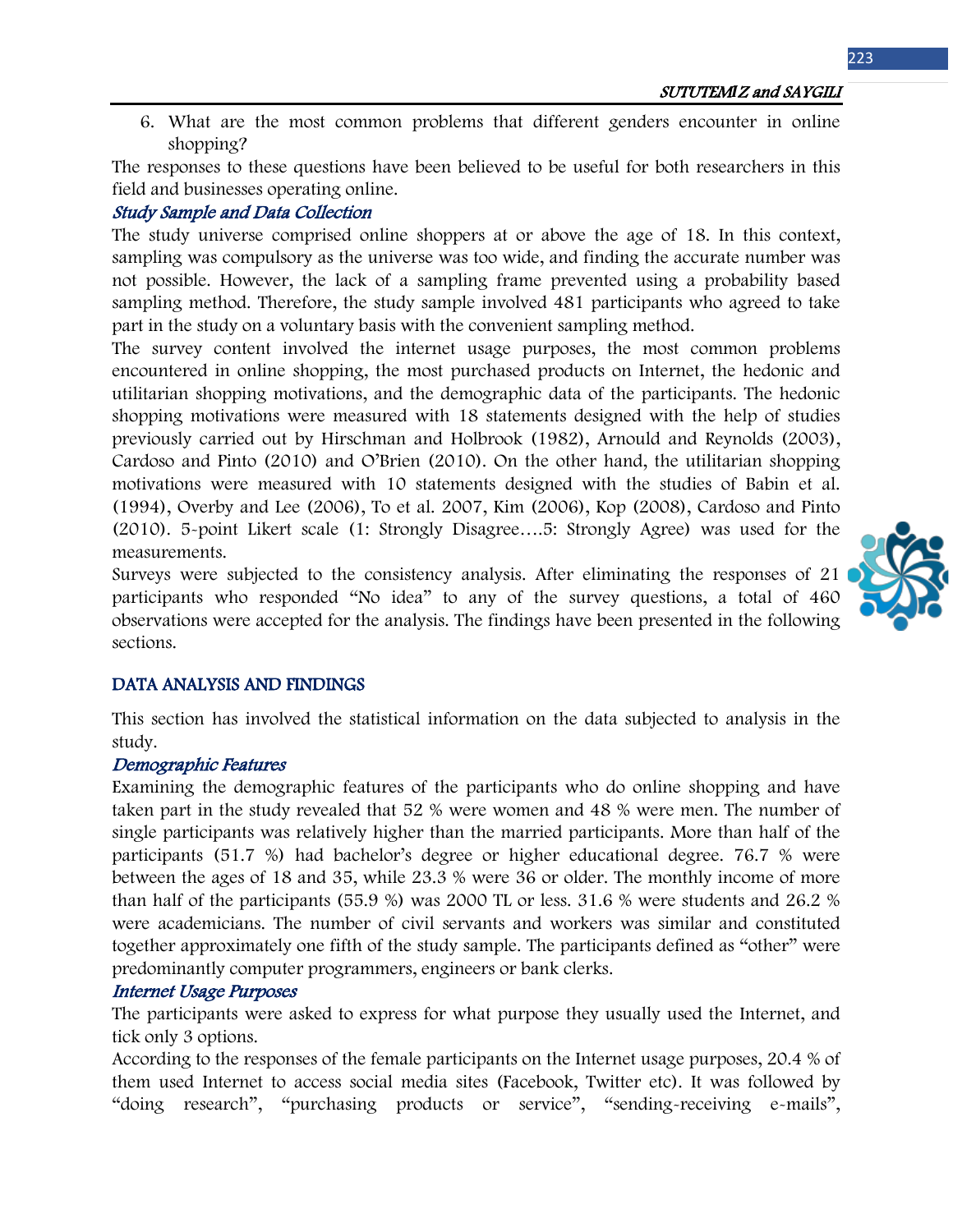Journal of Organizational Behavior Research Cilt / Vol.: 3, Sayı / Is.: 2, Yıl / Year: 2018, Sayfa / Pages: 218–234

"downloading or listening to music, videos", "doing banking transactions" and "sending instant messages (Chat, Msn, Skype etc)" was the least popular response.

According to the responses of the male participants, their Internet usage purposes were ranked as "accessing social media sites", "doing research", "downloading or listening to music, videos", "sending-receiving e-mails", "doing banking transactions", "purchasing products or services" and "reading newspapers and magazines"; while "sending instant messages (Chat, Msn, Skype etc)" was again the least popular response.

To assess the results in terms of men and women together; it was found out that 60 % of both men and women used the Internet to access the social media sites (Facebook, Twitter etc). "Purchasing product or service" was the second popular purpose for women, while it was much behind the list for men.

#### Advantages of Online Shopping

According to the findings based on the participants' responses which were used to assess three most important advantages of online shopping, both male and female participants declared the most important advantages of online shopping as the convenient price, saving time, product range, convenience, and comfort. It has been remarkable that findings for men and women were similar. On the other hand, the women considered the easy return conditions as a more significant advantage, while the men found the consumer comments on products and services more significant than women did.

### Most Common Problems in Online Shopping

According to the responses of the participants, the most common problems encountered in online shopping were identified. The most common problems women encountered were "delayed order", "display of stock-out product", and "the difficulty of product return and the order cancellation". The problems that men encountered were the "financial security issues", "the difficulty of product return and the order cancellation", and "the misinformation". "The difficulty of the product return and the order cancellation" was a problem encountered both by men and women. On the other hand, the financial security issue was one of the leading problems for men. Therefore, the financial security issue may be defined as a significant reason for men not to prefer online shopping. The financial security was a less serious problem for female participants. The delivery of the purchased products seemed to be a more significant problem for women.

### Most Purchased Products Online and Product Qualities

One of the aims of the study was to find out the most purchased products in online shopping, and the product range was based on the products in Nielsen's (2008) study [\(http://nz.nielsen.com\)](http://nz.nielsen.com/), the biggest market research company in the world. 28 products from Davis, Lang and Diego's (2013) study wee categorized and adapted to this study. The participants were asked to order their shopping items according to their significance level from 1 to 3.

The weighted scores calculated according to the importance order of the most purchased products showed that three most popular product categories were "clothes and shoes", "books, magazines and stationery" and "banking services" among the women while the "technological products (computer, camera, mobile phone etc)", "books, magazines and stationery" and "travel tickets (bus and plane) were the most purchased products by the men. "Film, music,

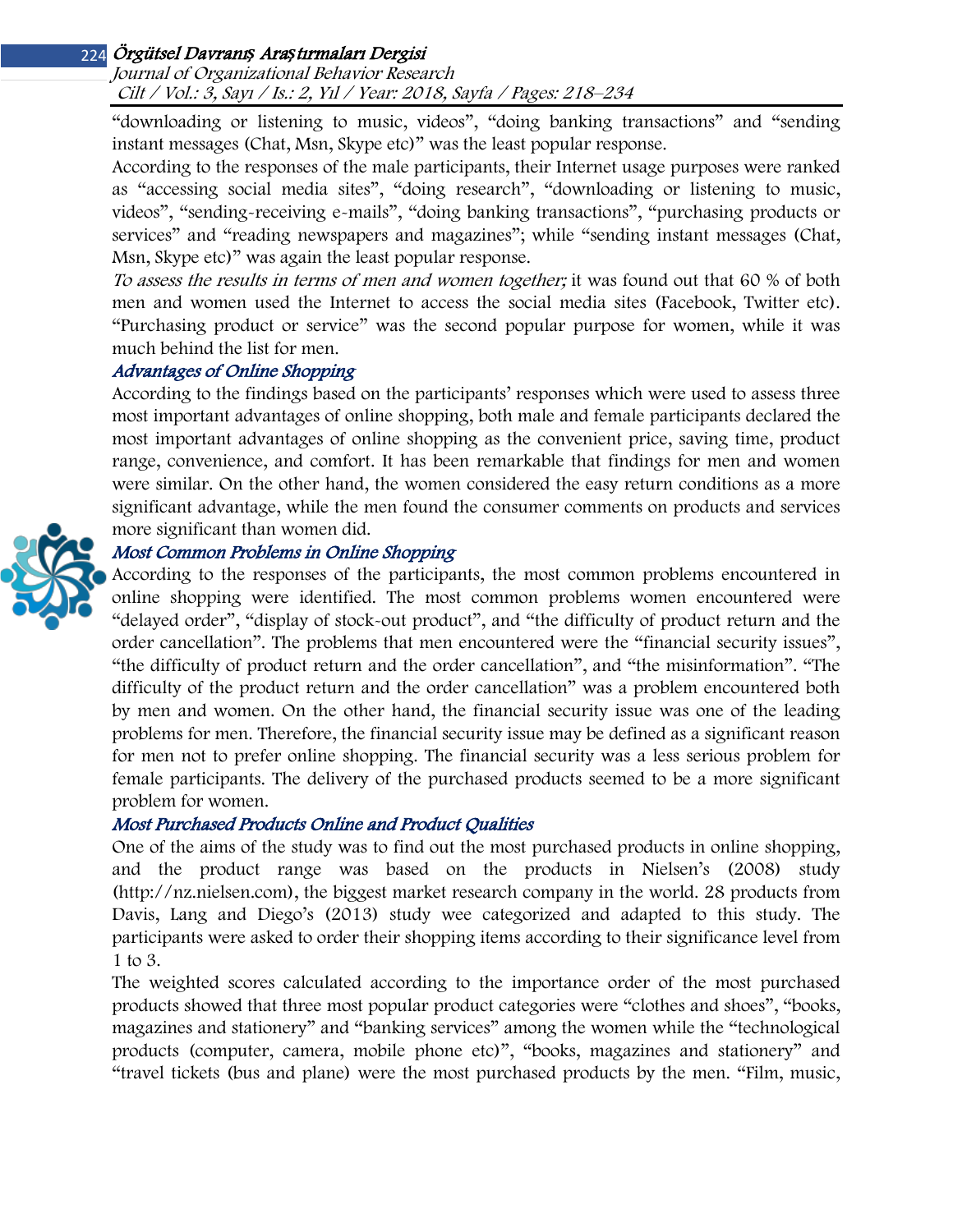CD/DVD" product group was at the bottom of the list of the most purchased products by both men and women.

In order to assess the qualities of the product categories which were most purchased by the participants, they were asked to score these products from 1 to 7 (1: Lowest…….7: Highest) according to their hedonic and utilitarian qualities. The findings have been presented on Table 1 with the average values of the hedonic and utilitarian qualities as well as the gender comparison.

|        |     | Utilitarian Product Quality |                   |     |                | Product Group                    | Hedonic Product Quality |     |      |                     |            |              |
|--------|-----|-----------------------------|-------------------|-----|----------------|----------------------------------|-------------------------|-----|------|---------------------|------------|--------------|
| Gender | N   | Mean                        | $\mathbf{f}$      | df  | $\mathfrak{p}$ |                                  | Gender                  | N   | Mean | $\mathbf{f}$        | df         | p            |
| Female | 238 | 5.98                        | 5.02              | 458 | .000           | Books, magazines and             | Female                  | 238 | 5.57 | 5.494               | 458        | .000         |
| Male   | 222 | 5.04                        |                   |     |                | stationery                       | Male                    | 222 | 4.59 |                     |            |              |
| Female | 238 | 5.15                        | 6.028 458         |     | .000           | Event tickets (cinema,           | Female                  | 238 | 5.50 | 4.37                | 458        | .000         |
| Male   | 222 | 4.02                        |                   |     |                | theatre etc)                     | Male                    | 222 | 4.62 |                     |            |              |
| Female | 238 | 4.40                        | 6.235 458         |     | .000           | Cosmetics and personal           | Female                  | 238 | 4.66 | 5.155               | 458        | .000         |
| Male   | 222 | 3.28                        |                   |     |                | care products                    | Male                    | 222 | 3.68 |                     |            |              |
| Female | 238 | 5.12                        |                   |     |                | Technological products           | Female                  | 238 | 4.87 |                     |            |              |
| Male   | 222 | 5.26                        | .398.  398–847. - |     |                | (computer, mobile<br>phone etc.) | Male                    | 222 | 5.10 | $-1.296$ 458 $.196$ |            |              |
| Female | 238 | 5.35                        | .160              | 458 | .873           | Banking Services                 | Female                  | 238 | 4.20 | $-.520$             | 458        | .603         |
| Male   | 222 | 5.32                        |                   |     |                |                                  | Male                    | 222 | 4.31 |                     |            |              |
| Female | 238 | 3.84                        | .951              |     | 458.342        | Souvenirs and                    | Female                  | 238 | 4.21 | 3.017               | 458        | .003         |
| Male   | 222 | 3.67                        |                   |     |                | ornaments                        | Male                    | 222 | 3.66 |                     |            |              |
| Female | 238 | 5.63                        | .956 458          |     | .340           | Travel tickets (bus and          | Female                  | 238 | 5.01 | 3.088               | 458<br>458 | .002<br>.000 |
| Male   | 222 | 5.47                        |                   |     |                | plane)                           | Male                    | 222 | 4.45 |                     |            |              |
| Female | 238 | 4.54                        | 1.547458          |     | .123           | Home appliances                  | Female                  | 238 | 4.41 | 3.573               |            |              |
| Male   | 222 | 4.28                        |                   |     |                |                                  | Male                    | 222 | 3.80 |                     |            |              |
| Female | 238 | 4.13                        | .124 458          |     | .902           | Sports equipment                 | Female                  | 238 | 4.29 | $-.091$             | 458        | .928         |
| Male   | 222 | 4.11                        |                   |     |                |                                  | Male                    | 222 | 4.31 |                     |            |              |
| Female | 238 | 4.35                        | 2.431 458         |     | .015           | Film, music CD/DVD               | Female                  | 238 | 4.96 | 3.304 458           |            | .001         |
| Male   | 222 | 3.90                        |                   |     |                |                                  | Male                    | 222 | 4.35 |                     |            |              |
| Female | 238 | 5.15                        | 5.197 458         |     | .000           | Clothes and shoes                | Female                  | 238 | 5.32 | 6.867               | 458        | .000         |
| Male   | 222 | 4.21                        |                   |     |                |                                  | Male                    | 222 | 4.08 |                     |            |              |
| Female | 238 | 3.92                        | 5.022458          |     | .000           | Jewelry (necklace, ring,         | Female                  | 238 | 4.72 | 7.083               | 458        | .000         |
| Male   | 222 | 2.95                        |                   |     |                | bracelet etc)                    | Male                    | 222 | 3.31 |                     |            |              |
| Female | 238 | 4.38                        | 5.241 458         |     | .000           | Accessores (bag, watch,          | Female                  | 238 | 5.02 | 7.060               | 458        | .000         |
| Male   | 222 | 3.41                        |                   |     |                | glasses etc.)                    | Male                    | 222 | 3.68 |                     |            |              |

### Table 1: Gender Comparison According to Qualities of Most Purchased Products in Online Shopping and Independent Samples t-test Results

According to the mean values of the hedonic and utilitarian qualities of the most purchased product groups in online shopping, the mean score of the utilitarian quality of books, magazines and stationery, technological products (computer, camera, mobile phone etc), banking services, travel tickets (bus and plane) was higher than the hedonic products' quality, which made them "*utilitarian product*" for both men and women.

The mean score of the hedonic product quality of event tickets (cinema, theatre etc), cosmetics and personal care products, sports equipment, film, music CD/DVD, jewelry (necklacei ring, bracelet etc) and accessories (bag, watch, glasses etc) was higher than the utilitarian quality mean score of these products, which made them the "hedonic product" for both men and

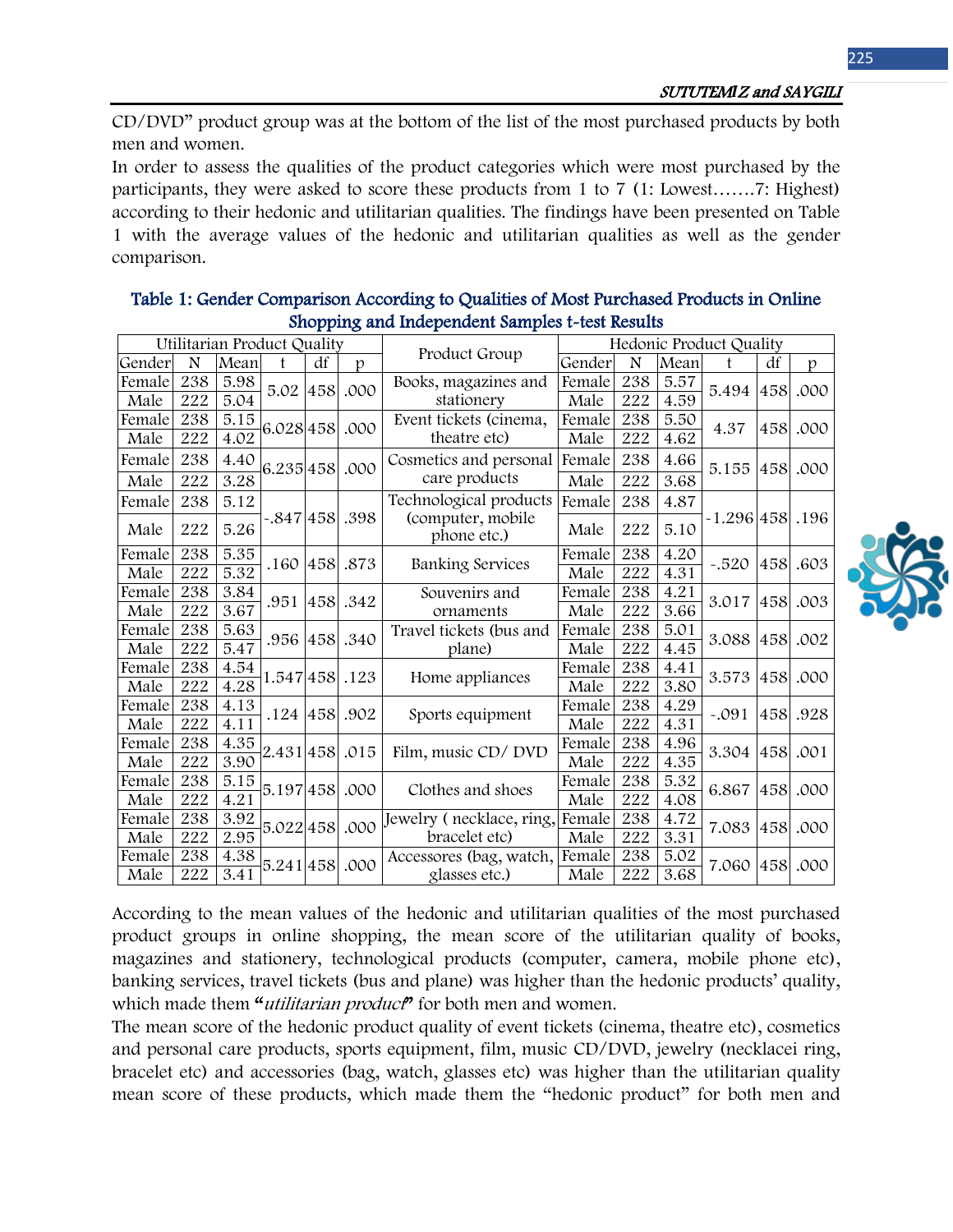Journal of Organizational Behavior Research Cilt / Vol.: 3, Sayı / Is.: 2, Yıl / Year: 2018, Sayfa / Pages: 218–234

women. According to the mean scores of clothes and shoes category; it was possible to define them as the "*hedonic product*" for women and the "*utilitarian product*" for men.

Independent Sample t-tests were carried out for each product group with regarding their hedonic and utilitarian aspects in order to determine whether the qualities of the most purchased products in online shopping differed according to gender. The findings showed that there was a statistically significant difference  $(p<0,05)$  between genders in terms of their responses to both hedonic and utilitarian qualities of books, magazines, and stationery; event tickets (cinema, theatre etc), cosmetics and personal care products; film, music CD/DVD; shoes and clothes; jewellery (necklace, ring, bracelet etc) and accessories (bag, watch, glasses etc) product categories, and only the hedonic qualities of the souvenirs and ornaments; travel tickets (bus and plane) and home appliances product categories. On the other hand, product evaluation scores of women were higher than the scores of men in products that displayed significant difference between genders.

#### Exploratory Factor Analysis on Hedonic and Utilitarian Motivations

Internal consistency coefficient (Cronbach Alpha) was calculated for the items that constituted the scale of 18 statements of Hedonic Shopping Motivations and 10 statements of Utilitarian Shopping Motivations. It was detected that 1 statement in Utilitarian Shopping Motivation scale (Surfing other online shops to end my shopping trip disappoints me) did not represent the scale to the full extent. This statement was eliminated, and the internal consistency analysis was repeated. After finding no statement that did not represent the scales, the "principal components factor analysis" was done for the variables in the study model, and the findings represented on Table 2 and 3 were obtained.

Factor analysis KMO (Kaiser-Meyer-Olkin) values for Hedonic and Utilitarian Shopping Motivations were found to be 0.862 and 0.876; respectively. These values were above the critical value 0.70 (Malhotra, 1996) and they revealed the sufficiency of the sample subjected to the factor analysis. "Anti-image" coefficients were also separately studied to detect the detrimental variables, and no reason was found to eliminate any statement. Taking factor loads into consideration, the authors excluded three statements related to Hedonic Shopping Motivations that practically had smaller than 0.50 factor load which were not separated into any factor ("It is important for me to end shopping as I planned", "I have economic gains with online shopping").

Factor analysis was repeated after the elimination of the statements, and KMO (Kaiser-Meyer-Olkin) values were found 0.862 and 0.851 for Hedonic and Utilitarian Shopping Motivations; respectively. At the end of the analysis, Hedonic Shopping Motivations were collected under 6 sub-factors (aspects) with 18 statements, and Utilitarian Shopping Motivations were collected under 1 factor with 7 statements. 6 aspects constituting Hedonic Motivations explained 75.578 % of the total variance, while 1 aspect constituting Utilitarian Shopping Motivations explained 54.9 %. Factor analysis findings have been presented on Tables 2 and 3. The reliability test (Cronbach alpha) results of each factor was above the critical value of 0.70 (Bland and Altman, 1997).

| Table 2: Online Hedonic Shopping Motivations Factor Analysis Results |  |
|----------------------------------------------------------------------|--|
|----------------------------------------------------------------------|--|

| Factors                             | Factor | Variance Cronbach |       |  |
|-------------------------------------|--------|-------------------|-------|--|
|                                     |        | Loads Explained%  | Alpha |  |
| <i>Factor 1: Adventure Shopping</i> |        | 14.208            | .890  |  |

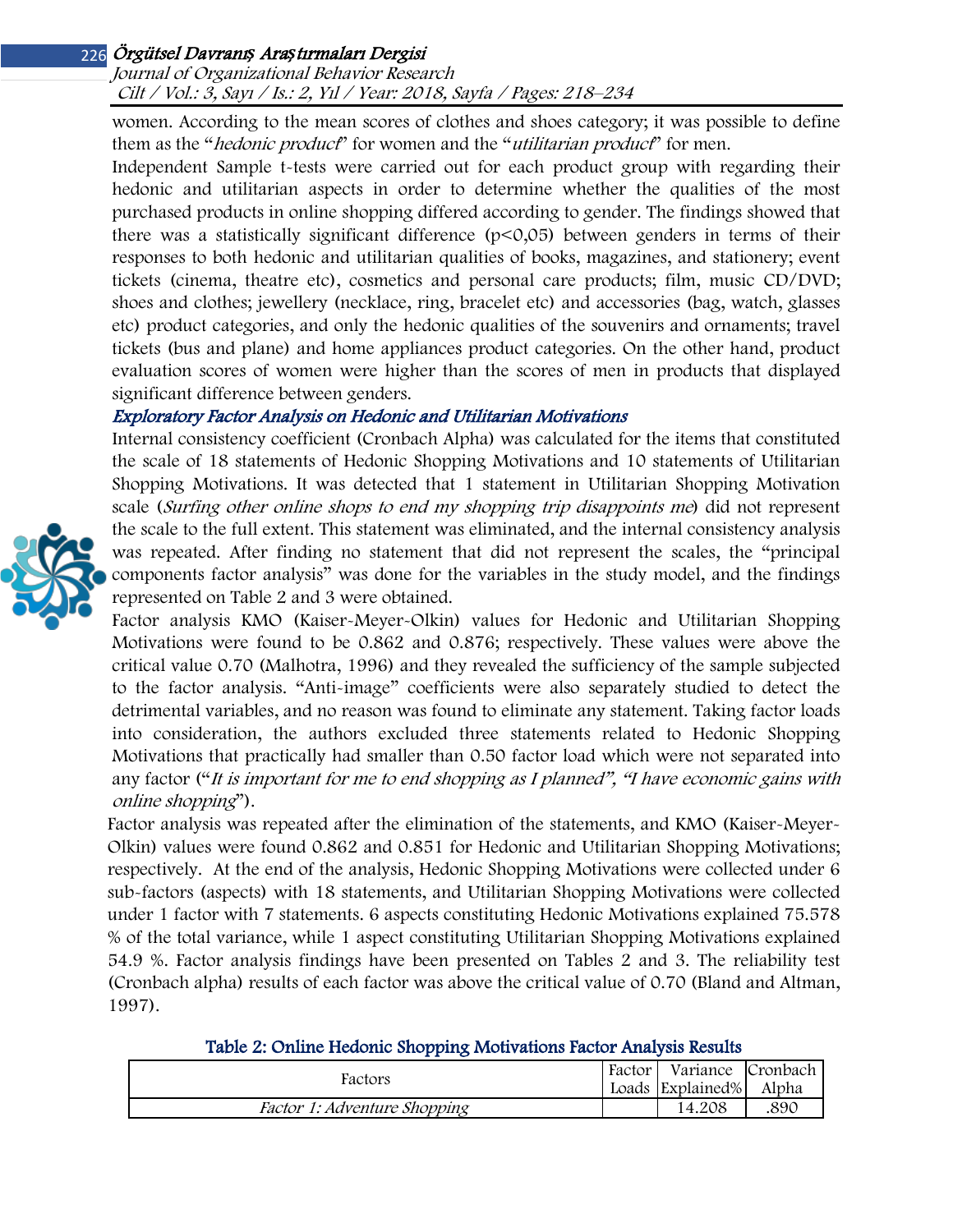| I find shopping stimulating.                                        | .869 |        |      |
|---------------------------------------------------------------------|------|--------|------|
| To me, shopping is an adventure                                     | .861 |        |      |
| Shopping makes me feel like I am in my own universe.                | .794 |        |      |
| Factor 2: Idea Shopping                                             |      | 14.058 | .873 |
| I go shopping to see what new products are available.               | .829 |        |      |
| I go shopping to keep up with the trends                            | .812 |        |      |
| I go shopping to keep up with the new fashions.                     | .800 |        |      |
| Factor 3: Role Shopping                                             |      | 13.768 | .859 |
| I enjoy shopping for my friends and family.                         | .872 |        |      |
| I like shopping for others because when they feel good I feel good. | .855 |        |      |
| I enjoy shopping around to find the perfect gift for someone.       | .798 |        |      |
| Factor 4: Value Shopping                                            |      | 13.647 | .782 |
| I enjoy looking for discounts when I shop.                          | .771 |        |      |
| For the most part, I go shopping when there are sales               | .765 |        |      |
| I try to get the cheapest product when I shop.                      | .735 |        |      |
| I do shopping to take advantage of discount times.                  | .658 |        |      |
| Factor 5: Social Shopping                                           |      | 11.489 | .791 |
| Shopping with my friends and family is a bonding experience         | .818 |        |      |
| I enjoy socializing with others when I shop.                        | .817 |        |      |
| Shopping is a good opportunity to socialize                         | .636 |        |      |
| Factor 6: Gratification Shopping                                    |      | 9.409  | .868 |
| To me, shopping is a way to relieve stress.                         | .843 |        |      |
| When I'm in a down mood, I go shopping to make me feel better.      | .822 |        |      |

#### SUTUTEM*I*Z and SAYGILI



#### Table 3: Online Utilitarian Shopping Motivations Factor Analysis Results

| Factor                                                                            | Factor | Variance         | Cronbach |
|-----------------------------------------------------------------------------------|--------|------------------|----------|
|                                                                                   |        | Loads Explained% | Alpha    |
| Factor 1: Utilitarian Shopping Motivations                                        |        | 54.90            | .863     |
| I like to feel smart about my shopping trip.                                      | .768   |                  |          |
| It is important that I buy the product I really need my shopping<br>trip.         | .759   |                  |          |
| On a particular shopping trip, it is important to find items I am<br>looking for. | .751   |                  |          |
| Online shopping is easier tand more convenient than traditional<br>shopping.      | .746   |                  |          |
| I save time with online shopping.                                                 | .730   |                  |          |
| Shopping as I wish makes me feel good.                                            | .723   |                  |          |
| Online shopping provides me fast shopping opportunity.                            | .711   |                  |          |

#### Gender Comparison on Hedonic and Utilitarian Shopping Motivations

To determine whether the shopping motivations depended on gender, Independent Sample t-Tests were carried out and the findings were presented on Tables 4 and 5.

### Table 4: Comparison of Sub-dimensions of Online Hedonic Shopping Motivations According to Gender- Independent Sample t-Test Results

| Dimensions         | Gender | N   | Mean   | <b>Standard Deviation</b> |       | df  |      |
|--------------------|--------|-----|--------|---------------------------|-------|-----|------|
| Adventure Shopping | Female | 238 | 3.2857 | 1.11107                   | 3.773 | 458 | .000 |
|                    | Male   | 222 | 2.8844 | 1.17033                   |       |     |      |
| Idea Shopping      | Female | 238 | 2.9398 | 1.19289                   | 2.786 | 458 | .006 |
|                    | Male   | 222 | 2.6396 | 1.11224                   |       |     |      |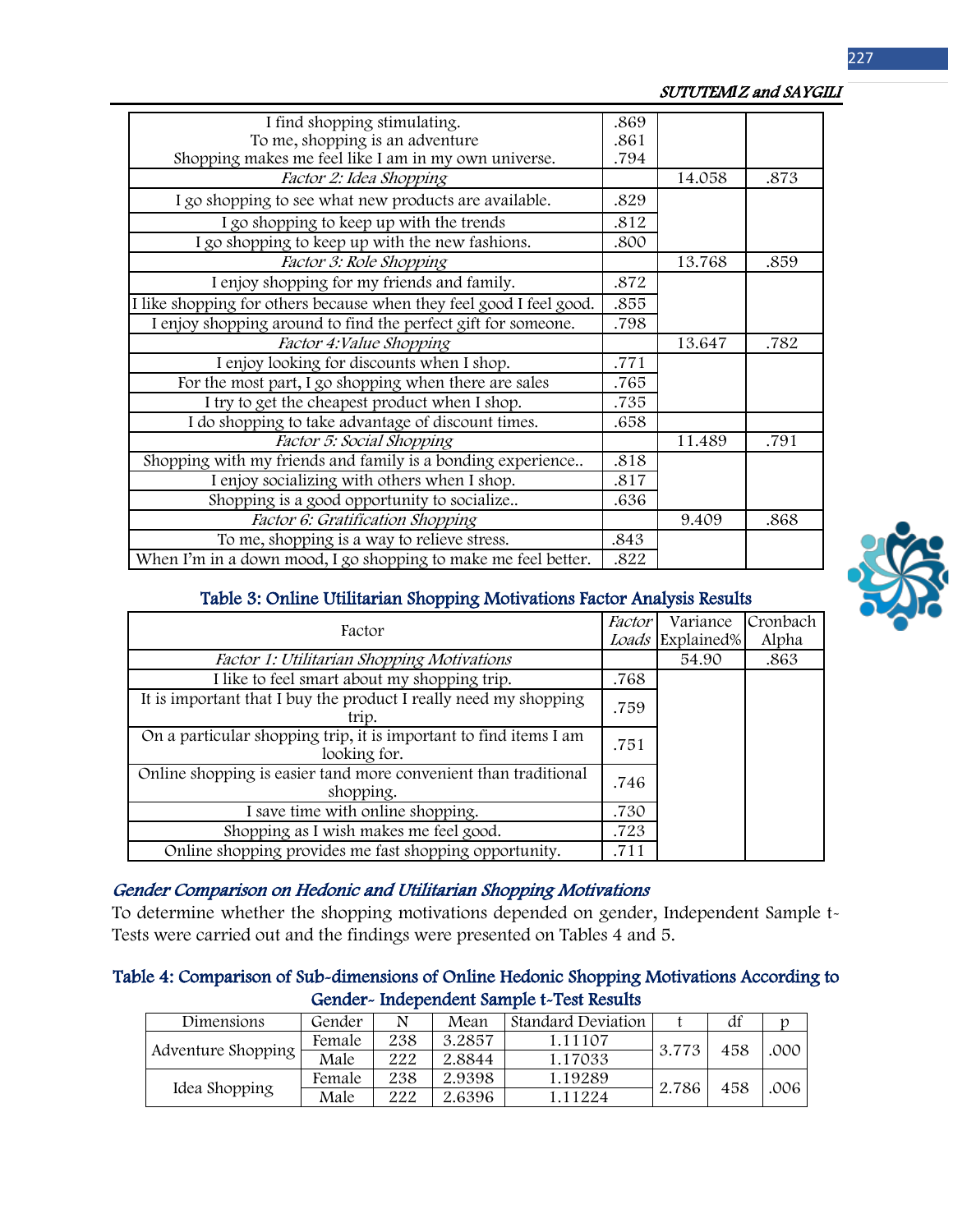| Role Shopping   | Female | 238 | 3.7619 | 1.03763 | 5.706 | 458 | .000 |
|-----------------|--------|-----|--------|---------|-------|-----|------|
|                 | Male   | 222 | 3.2012 | 1.06951 |       |     |      |
| Value Shopping  | Female | 238 | 3.6124 | .88155  | 3.095 | 458 | .002 |
|                 | Male   | 222 | 3.3502 | .93501  |       |     |      |
| Social Shopping | Female | 238 | 3.0602 | 1.07157 | 1.345 | 458 | .179 |
|                 | Male   | 222 | 2.9264 | 1.06032 |       |     |      |
| Gratification   | Female | 238 | 3.5168 | 1.22204 | 6.770 | 458 | .000 |
| Shopping        | Male   | 222 | 2.7185 | 1.30723 |       |     |      |

Journal of Organizational Behavior Research Cilt / Vol.: 3, Sayı / Is.: 2, Yıl / Year: 2018, Sayfa / Pages: 218–234

The findings showed that there was a statistically significant difference  $(p<0.05)$  between genders in terms of their responses to every dimension of Online Hedonic Shopping Motivations except for Social Shopping and the mean scores of female responses in these dimensions was higher than the mean scores of men.

#### Table 5: Comparison of Sub-dimensions of Online Utilitarian Shopping Motivations According to Gender- Independent Sample t-Test Results

| Dimension                   | Gender |     | Mean   | Standard Deviation |       | df |           |
|-----------------------------|--------|-----|--------|--------------------|-------|----|-----------|
| Online Utilitarian          | female | 238 | 4.0696 | 71756              | 1.710 |    | 458 0.088 |
| <b>Shopping Motivations</b> | Male   | 222 | 3.9447 | .84819             |       |    |           |



## DISCUSSION AND CONCLUSION

According to the findings of this study on the hedonic and utilitarian shopping concepts, and as a result of the factor analysis, online shopping motivations were collected under Online Hedonic Motivations with 18 statements and 6 sub-factors (dimensions), and under Utilitarian Shopping Motivations with 10 statements and 1 factor. "Hedonic shopping motivations scale" designed by Arnould and Reynolds (2003) for traditional shopping was well adapted to online shopping, and these results showed that the consumers experience adventure in online shopping and do not only meet their needs but also feel motivated with shopping activities that relax them, strengthen their social affairs and are approved and admired by others.

The findings of the study showed that there was a significant difference between genders with regards to the mean scores of their responses to Adventure Shopping, Idea Shopping, Role Shopping, Value Shopping and Gratification Shopping sub-dimensions of Online Hedonic Shopping Motivations, and the mean scores of women at these sub-dimensions were higher than men. It was revealed that several studies in Turkish literature (Babacan 2001; Ozdemir and Yaman, 2007; Cakmak and Cakir, 2012; Aydin, 2013; Guler, 2013; Kirgiz, 2014; Dogan et al., 2014; Fettahlioglu et al., 2014) detected significant differences between genders in terms of the hedonic shopping motivations, and female consumers were more likely to do the hedonic shopping than men. The findings of this study overlaped with these previous studies. However, there was not a statistically significant difference between genders when findings were evaluated with regards to the Online Utilitarian Shopping Motivations. Knowing the reasons of consumers to do online shopping, and the hedonic and utilitarian motivation factors underlying these reasons has been important for businesses to reach the consumers, and specify what qualities their products and services must possess. Therefore, the businesses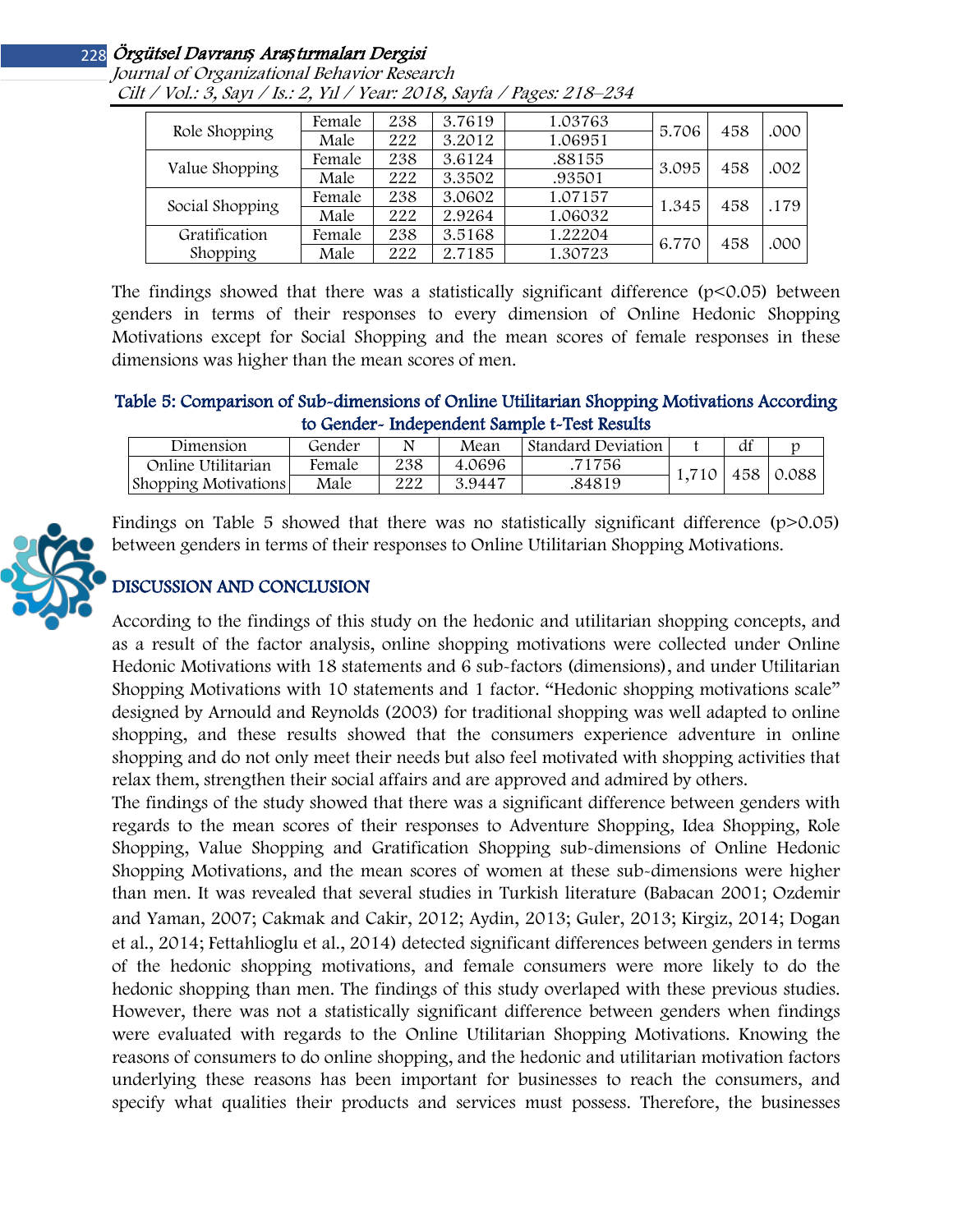operating in this field must well understand the reasons that motivate online shopping and the hedonic and utilitarian aspects of these reasons. Businesses will be able to see and meet consumers' needs if they become aware of their opinions and feelings when shopping and what motivates them to act in this way. Considering the utilitarian and hedonic qualities of the most preferred products in online shopping will also provide certain advantages for businesses if they work on female consumers whose product perceptions and shopping motivations have been stronger than men.

This study's findings showed that both men and women use Internet primarily to access social media sites. The second purpose of women was "to purchase products or services through Internet" while this aim was less significant for men, and it was at the lower ranks of their purpose list. A study done by Turkish Statistical Institute (TUIK) in 2018 supported the findings of this study as it also revealed that the social media profiling, sending messages and sharing visual content were among the primary internet usage purposes.

According to the mean scores of the hedonic and utilitarian qualities of each most purchased product in online shopping; books, magazines and stationery, technological products (computer, camera, mobile phone etc), banking services, travel tickets (bus and plane) and home appliances have been recognized as the "Utilitarian Products" by both men and women as the mean score of their utilitarian qualities was higher than the mean score of the hedonic qualities. However, according to the mean score of the hedonic qualities of each product category, event tickets (cinema, theatre etc), cosmetics and personal care products, sports equipment, film, music CD/DVD, jewellery (necklace, ring, bracelet etc) and accessories (bag, watch, glasses etc) have been recognized as "Hedonic Product" by both men and women as the mean score of their hedonic qualities was higher than mean the scores of the utilitarian qualities. Mean scores of clothes and shoes category showed that these products were considered as the "hedonic products" by women and "utilitarian products" by men.

When the mean scores of the hedonic and utilitarian qualities of each most purchased product category were compared according to the genders, there was a statistically significant difference between the genders in terms of both hedonic and utilitarian qualities of books, magazines and stationery, event tickets (c,nema, theatre etc), cosmetics and personal care products, film, music CD/DVD, clothes and shoes, jewellery (necklace, ring, bracelet etc) and accessories (bag, watch, glasses etc) and only in hedonic values of souvenirs and ornaments, travel tickets (bus and plane) home appliances and women had a higher mean value than men in products that display statistically significant difference between genders. Ceylan's (2007) study revealed that consumers have been rather focused on the hedonic qualities of clothing, food and electronic goods product categories. In this context, the findings of our study differed from the findings of Ceylan's study.

If the most common problems encountered in online shopping were compared according to genders; the significant problems for women were "delayed delivery of order", "display of stock-out products" and "product return and the order cancellation", while men considered the "financial security issues", "product return and order cancellation" and "misinformation" as the most significant problems. Taking actions to eliminate the problems encountered by the male and female consumers might enhance the customer satisfaction of the companies remarkably.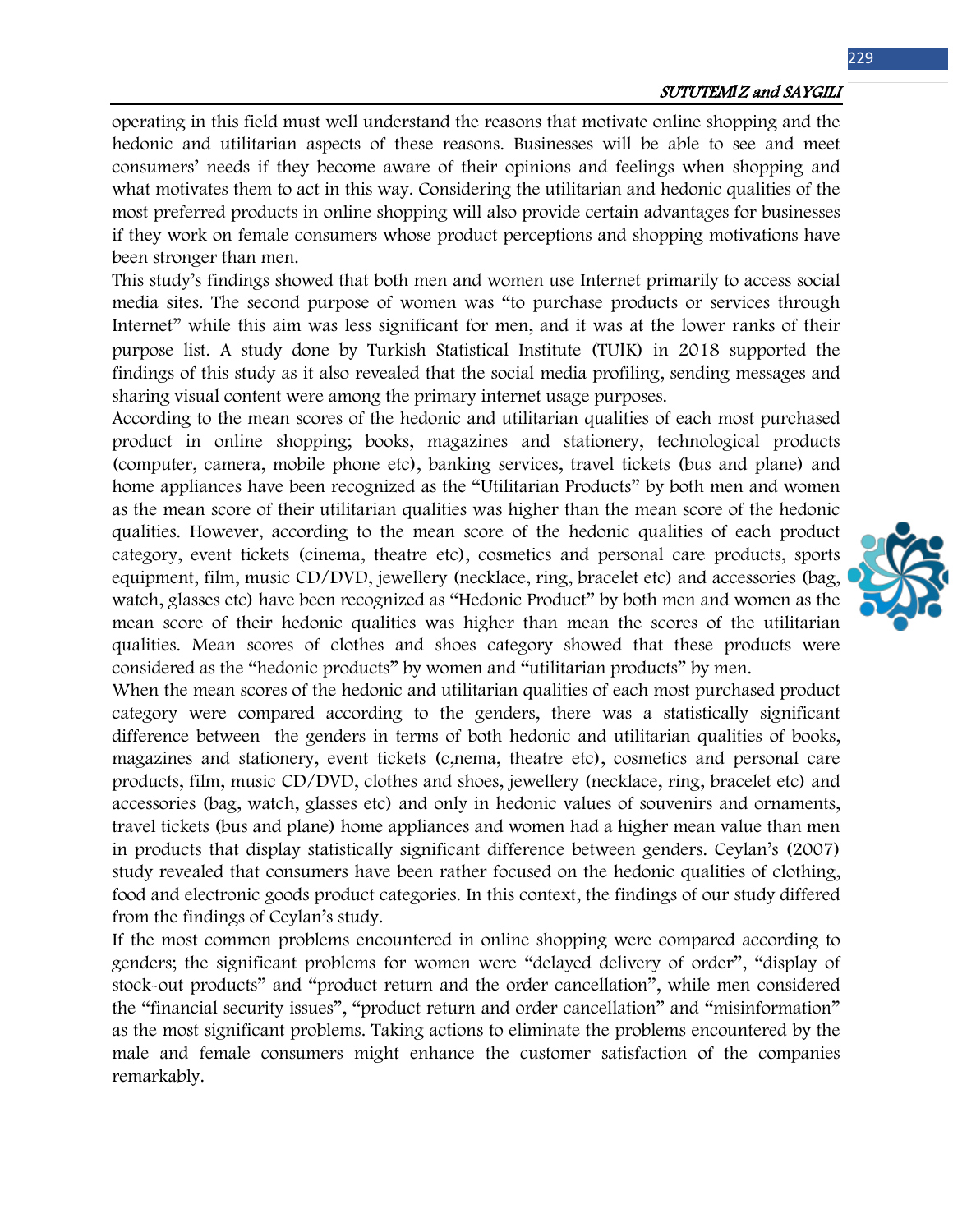Journal of Organizational Behavior Research Cilt / Vol.: 3, Sayı / Is.: 2, Yıl / Year: 2018, Sayfa / Pages: 218–234

The advantages of online shopping were found the same for both genders. These advantages have been listed as convenient price, time saving, product range, convenience and comfort. The convenient price was at the top of the list of advantages, which showed price sensitivity of the consumers. This finding might be the result of the fact that participants were predominantly from the middle or lower income group. Businesses take income factor into consideration at the market sectioning, and considering this sensitivity while determining online sales prices is in their interest.

Considering the point that there have been more international studies on hedonic and utilitarian shopping motivations; this study has been expected to shed light on the future studies, as its findings would be suitable for determining hedonic and utilitarian online shopping motivations and studying the hedonic and utilitarian qualities of product groups in terms of demographic features of consumers.

Designing product qualities according to hedonic-utilitarian classification of most purchased products in online shopping by men and women would certainly provide new opportunities and advantages for businesses. Considering the changing shopping style and value attributed to shopping, the study of shopping motivations in terms of socio-demographic features would guide both practitioners and academicians on future studies of online shopping.

### ACKNOWLEDGEMENT

This article has been the extended version of the declaration named "Study of Gender Factor in Online Product Preferences and Shopping Motivations" presented in Osmaneli International Congress of Social Sciences.

#### References

- Altunisik, R. and Calli, L. (2004). Impulse Buying Shopping and Hedonic Consumption A Research on Behavioral Behaviors: Information Use in the Decision of Procurement, 3. National Information, Economics and Management Congress, Eskisehir, 25-26 November, 231-240.
- Anderson, C. (1997). Survey of Electronic Commerce: In Search of The Perfect Market The Economist, 343, 3-5.
- Armagan, E. A. and Turan, A. H. (2014). Internet Shoppıng: The Effect Of Demographic Factors And Individual Requirements: An Empirical Assesment, Ataturk University Journal of Economics and Administrative Sciences, 28 (3): 1-22.
- Arnould, M. J. and Reynolds, K. E. (2003). Hedonic Shopping Motivations, Journal of Retailing, 79(2):77-95.
- Aydin, A. E. (2013). A Research on Factors Effect The Hedonic and Utilitarian Value Attached to The Products, Unpublished Master Thesis, Mugla, Muga Sitki Kocman University Institute of Social Sciences.
- Babacan, M. (2001). Reflection on Hedonic Consumption and Special Days Shopping, 6. National Marketing Congress Proceedings Book, 97-106.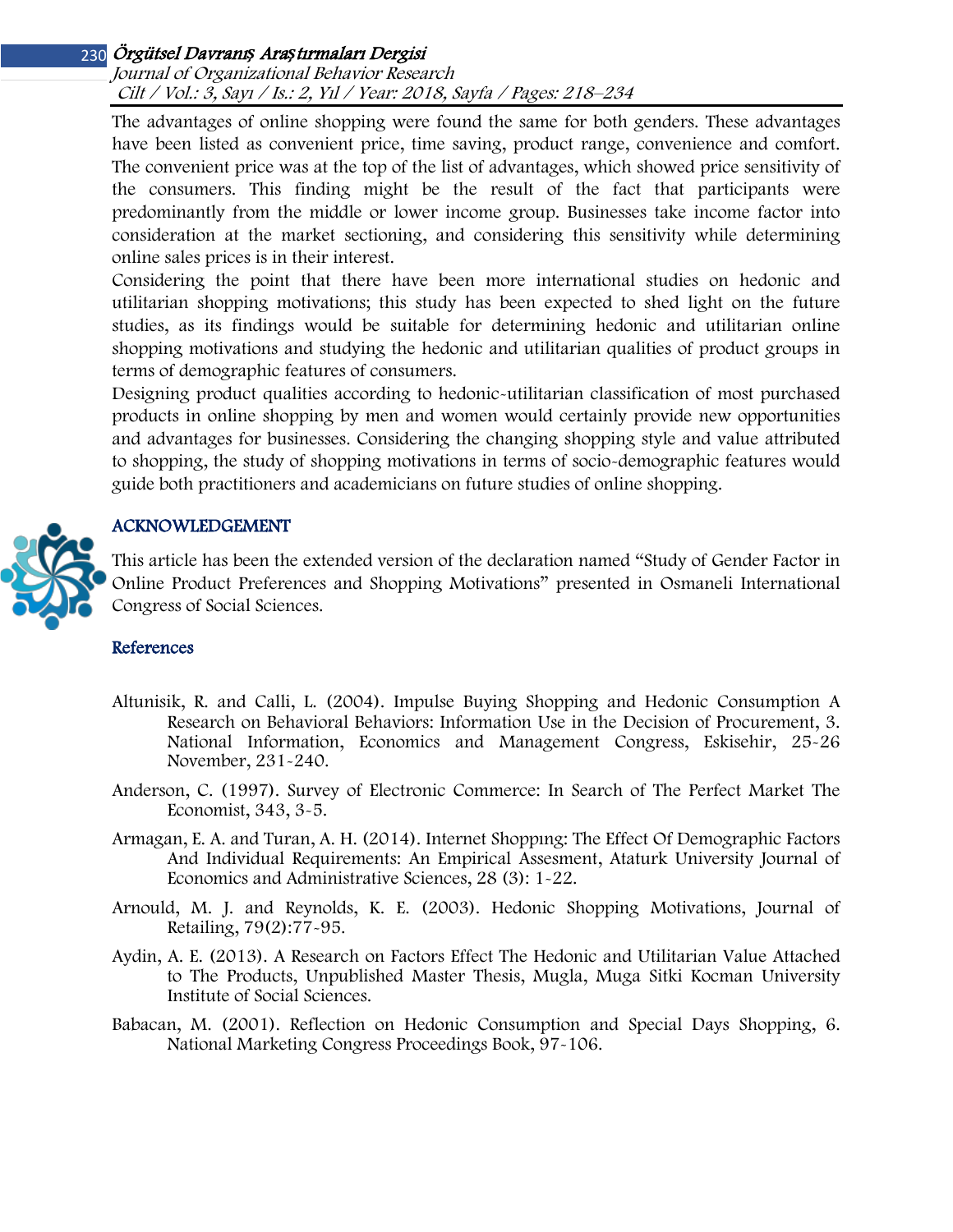231

- Babin, B. J., Darden, W. R. and Griffin, M. (1994). Work and/or Fun: Measuring Hedonic and Utilitarian Shopping Value, Journal of Consumer Research, 20(4): 644- 656.
- Batra, R. and Ahtola, O. T. (1990). Measuring the Hedonic and Utilitarian Sources of Consumer Attitudes, Marketing Letters, 2(2):159-17.
- Bellman, S., Lohse, G. and Jhonson, E. (1999). Predictors of Online Buying Behavior, Communiction for the ACM, 42(12), 32-38.
- Bland, J. M. and Altman, D. G. (1997). Statistics Notes: Cronbach's Alpha, Bmj, 314:572.
- Burke, R. R. (2002). Technology and Consumer Interface: What Consumers Want in the Physical and Virtual Store" Journal of The Academy of Marketing Science, 30 (5): 411-432.
- Cakmak, A. Ç. and Cakir, M. (2012). Hedonic Consumption Behaviours of the Young People Aged 12-18: A Research in the City Center of Kocaeli, Journal of History, Culture and Art Research, 1 (4): 171-189.
- Cardoso, P.R. and S.C. Pinto (2010). Hedonic and Utilitarian Shopping Motivations among Portuguese Young Adult Consumers, International Journal of Retail and Distribution Management, 38(7):538-558.
- Celik, S. (2009). Hedonic and Benefit Consumption, Istanbul, Derin Publications.
- Ceylan, C. (2007). An Investigation on The Reasons of Hedonic Consumption, Unpublished Master Thesis, Erzurum, Ataturk University Institute of Social Sciences.
- Chen, M. H., Lee, H. H., Tsai, K. M and Lin, L. S. W. (2008). Ceating Values for Online Shoppers. International Conference on Business and Information, South Korea, Seoul: Academy of Taiwan Information Systems Research, 7-9 July, 5.1: http://ibacnet.org/bai2008 (02.09.2014).
- Childers, T. L., Carr, L. C., Peck, J. and Carson, S. (2001). Hedonic and Utilitarian Motivations for Online Retail Shopping Behavior, Journal of Retailing, 77:511–535.
- Davis, R., Lang, B. and Diego, J. S. (2014). How Gender Affects The Relationship Between Hedonic Shopping Motivation and Purchase Intentions?, Journal of Consumer Behaviour, 13(1): 18-30.
- Demirel, H. (2010). Views of University Students About Online Shopping, Gazi University Journal of Economics and Administrative Sciences, 12 (3): 119-134.
- Dhar, R. and Wertenbroch, K. (2000). Consumer Choice between Hedonic and Utilitarian Goods, Journal of Marketing Research, 37(1):60-71.
- Dogan, H. G., Gurler, A. Z. and Agcadag, D. (2014). Evaluation of Effective Factor to Hedonic Consumption Habits (Tokat Province Case), The Journal of International Social Research, 7 (30): 69-77.
- Dogrul, U. (2012). The Effect of Utilitarian and Hedonic Motivations on Electronic Shopping Behavior, Journal of Social Sciences and Humanities, 4 (1): 321-331.
- Dundar, S. and Yoruk, D. (2009). The Factors Affecting Consumers' Attitudes towards Online Shopping, Economics, Business and Finance, 24 (278): 92-109.
- Enginkaya, E. (2006). Electronics Retailing and Electronics Shopping, Ege Academic Review, 6  $(1): 10-16.$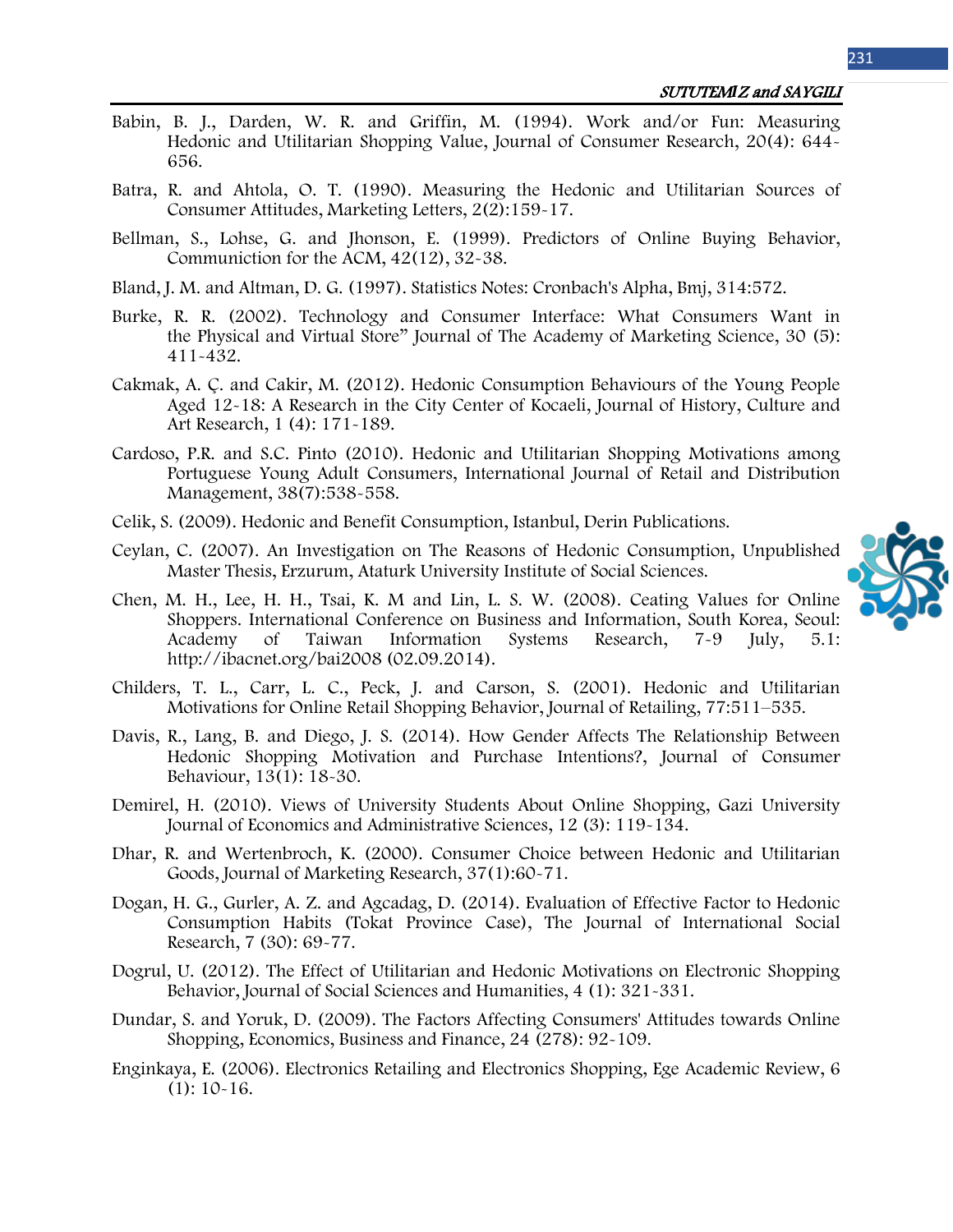Journal of Organizational Behavior Research Cilt / Vol.: 3, Sayı / Is.: 2, Yıl / Year: 2018, Sayfa / Pages: 218–234

- Fettahlioglu H. S., Yildiz A. and Birin C. (2014). Hedonic Comsumption Behaviors: A Comparative Analysis of The Effects of Demographic Factors on Hedonic Shopping Behaviours of The Students At Kahramanmaraş Sutcu Imam University And Adiyaman University, International Journal of Social Science, 27: 307- 331.
- Grewal, D., Iyer, G. R. and Levy, M. (2004). Internet Retailing: Enablers, Limiters and Market Consequneces, Journal of Business Research, 57:703-713.
- Guido, G. (2006). Shopping Motives, Big Five Factors, And The Hedonic/Utilitarian Shopping Value: An Integration and Factorial Study, Innovative Marketing, 2(2):57-67.
- Guler, B. (2013). Factors That Determine E-Customers' Hedonic Consumption Behaviors and A Survey, Unpublished Master Thesis, Istanbul: Galatasaray University Institute of Social Sciences.
- Hae-Sook, K. (2005). The Types of Clothing Shopping Value and The Classification of Consumer Group By Shopping Values, Journal of Fashion Bussiness, 9(6):126-140.
- Hasan, B. (2010). Exploring Gender Differences in Online Shopping Attitude, Computers in Human Behavior, 26:597-601.
- Hirschman, E. C. and Holbrook, M. B. (1982). Hedonic Consumption: Emerging Concepts, Methods and Propositions, Journal of Marketing, 46(2):92-101.
- Horrigan, J. B. and Raini, L. (2002). Getting Serious Online: Pew Internet and American Life Project, March 3. www.pewinternet.org (17.09.2014)
- Izgi, B. B. and Sahin, I. (2013). Electronic Retail Sector and Internet Shopping Consumer Behavior: The Case of Turkey, Journal of Economics and Management Reseach, 2 (1): 9-27.
- Jarvenpaa S., Peter, L. and Todd, A. (1996). Consumer Reactions to Electronic Shopping on the World Wide Web, International Journal of Electronic Commerce, 1(2):59-88.
- Jarvenpaa, S. L. and Todd, P. A. (1997). Is There a Future for Retailing on The Internet? In Robert A. Peterson (ed.) Electronic Marketing and The Consumer, 139–154.
- Jarvenpaa, S.L., Tractinsky, N. and Vitale, M. (2000). Consumer Trust in an Internet Store, Information Technology and Management, (1):45-77.

Johnson, D. (1998). Who's on the Internet and Why. Futurist, 32(6):11-12.

- Jones, M. A., Reynolds, K. E. and Arnould, M. J. (2006). Hedonic and Utilitarian Shopping Value: Investigating Differential Effects on Retail Outcomes, Journal of Business Research, 59:974–981.
- Khan U., Dhar, R. and Wertenbroch, K. (2005). A Behavioral Decision Theory Perspective on Hedonic and Utilitarian Choice, S. Ratneshwar, ve D. G. Mick (ed.), Inside Consumption Consumer Motives, Goals, and Desires, 144-165.
- Kim, H. S. (2006). Using Hedonic and Utilitarian Shopping Motivations to Profile Inner City Consumers, Journal of Shopping Center Research, 13(1):57-79.
- Kim, S. Y. and Lim, Y. J. (2001). Consumers Percieved Importance of and Satisfaction with Internet Shopping, Electronic Markets, 11(3):148-154.
- Kircova, I. (2008). Internet Marketing, 4th Edition. Istanbul, Beta Publishing Distribution.
- Kirgiz, A. (2014). Hedonism A Consumer Disease of The Modern Age: Gender and Hedonic Shopping In Turkey, Global Media Journal: TR Editon, 4(8):200-212.

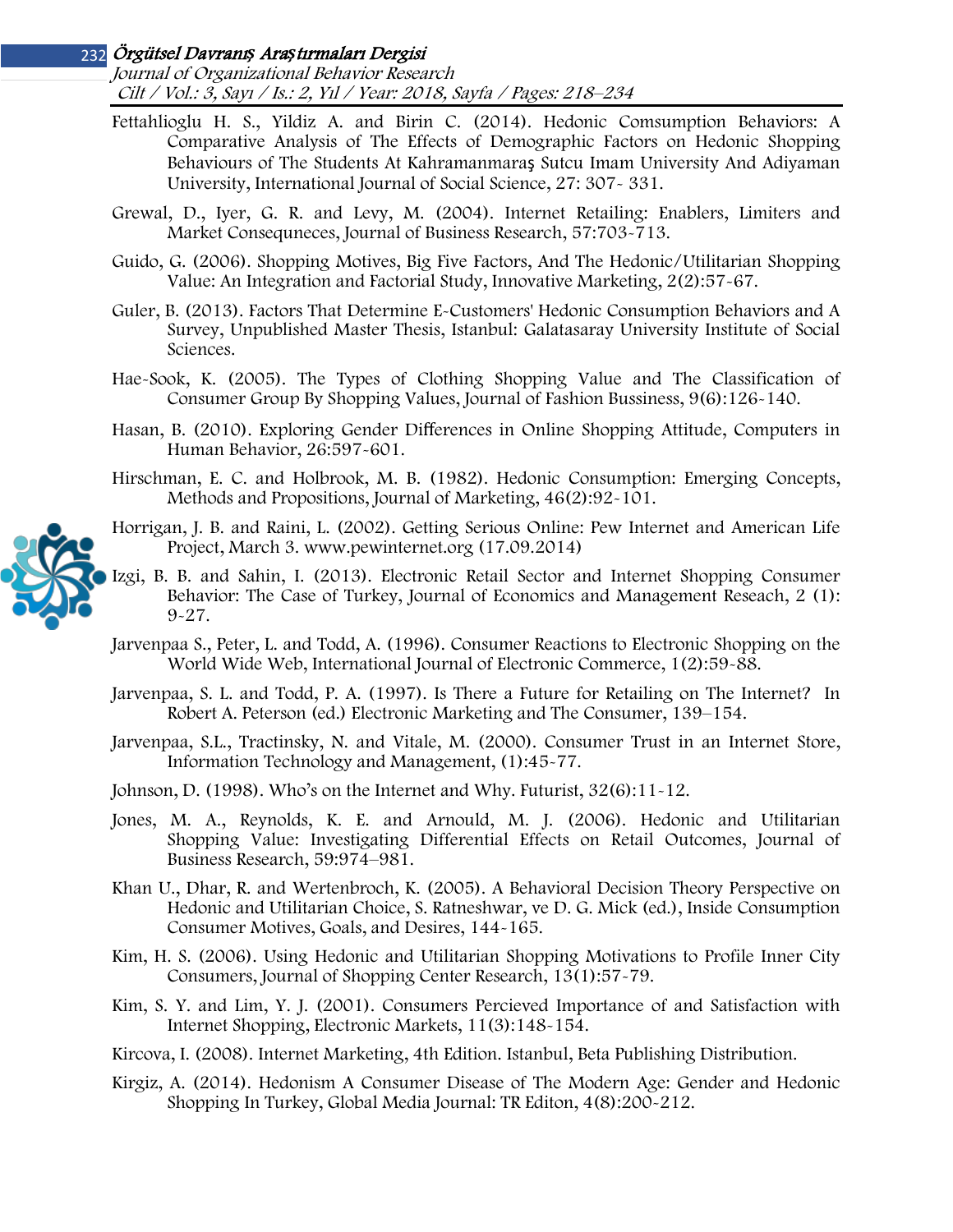- Koker, N. E. and Maden, D. (2012). Perceptions of the Consumer on Product Based Innovation in the Context of Hedonic and Utilitarian Consumption: An Empirical Research, Journal of Business Research-Turk, 4 (2): 94-121.
- Kop, A. E. (2008). A Practise about Hedonic and Utilitarian Consumption in Consumer Behavior, Unpublished Master Thesis, Istanbul, Marmara University Institute of Social Sciences.
- Korgaonkar, P. and Wolin, L. D. (2002). Web Usage, Advertising And Shopping: Relationship Patterns, Internet Research, 12(2):191-204.
- Kotler, P. (2002). Guru Talking, Istanbul, Capital Publications.
- Li, N. and Zhang, P. (2002). Consumer Online Shopping Attitudes and Behavior: An Assessment of Research, Eight Americas Conference on Information Systems, 74:508- 517.
- Malhotra, N. K. (1996), Marketing Research. An Applied Orientation, Second Edition. New Jersey, Pearson Prentice Hall.
- Mariotti, S. and Sgobbi, F. (2001). Alternative Paths for The Growth of E-Commerce, Futures, 33:109-125.
- Nielsen, A. (2008). Trends in Online Shopping a Global Nielsen Consumer Report, February.
- O' Brien, H. L. (2010). The Influence of Hedonic and Utilitarian Motivations on User Engagement: The Case of Online Shopping Experiences, Interacting With Computers: Special Issue on User Experience, 22(5):344-352.



- Odabasi, Y. and G. Baris. (2002). Consumer Behavior, Istanbul, MediaCat Kitapları.
- Overby, J. W. and Lee, E. J. (2006). The Effects of Utilitarian and Hedonic Online Shopping Value on Consumer Preference and Intentions. Journal of Business Research, 59: 1160–1166.
- Ozdemir, S. ve Yaman, F. (2007). A Research on the Differentiation of Hedonic Shopping by Gender, Eskisehir Osmangazi University Journal of Economics and Administrative Sciences, 2 (2): 81- 91.
- Palumbo, F. and Herbig, P. (1998). International Marketing Tool, The Internet. Intustrial Managements Data Systems, 98(6):253-261.
- Peterson, R. A., Balasubramanian, S. and Bronnenberg, B. J. (1997). Exploring The Implications Of The Internetfor Consumer Marketing, Journal of The Academy of Marketing Science, 25:329-348.
- Sengun, H.I. and Karahan, M. (2013). Hedonic Consumption Habits And The Causes That Consumer's Motivating Such Habits, University of Dicle Journal of Faculty of Economics and Administrative Sciences, 2 (4): 13-26.
- Sheth, J. N., Newman, B. I. and Gross, B. L. (1991). Consumption Values and Market Choices: Theory and Applications, Cincinnati, Ohio, South-Western Publishing Co.
- Solomon, M. R. (2006). Consumer Behavior Buying, Having and Being, 7th Edition, New Jersey: Prentice Hall International Editions.
- Spangenberg, E. R.,. Voss, K. E. and Crowley, A. E. (1997). Measuring The Hedonic And Utilitarian Dimensions of Attitude: A Generally Applicable Scale, Advances in Consumer Research, 24:235 241.